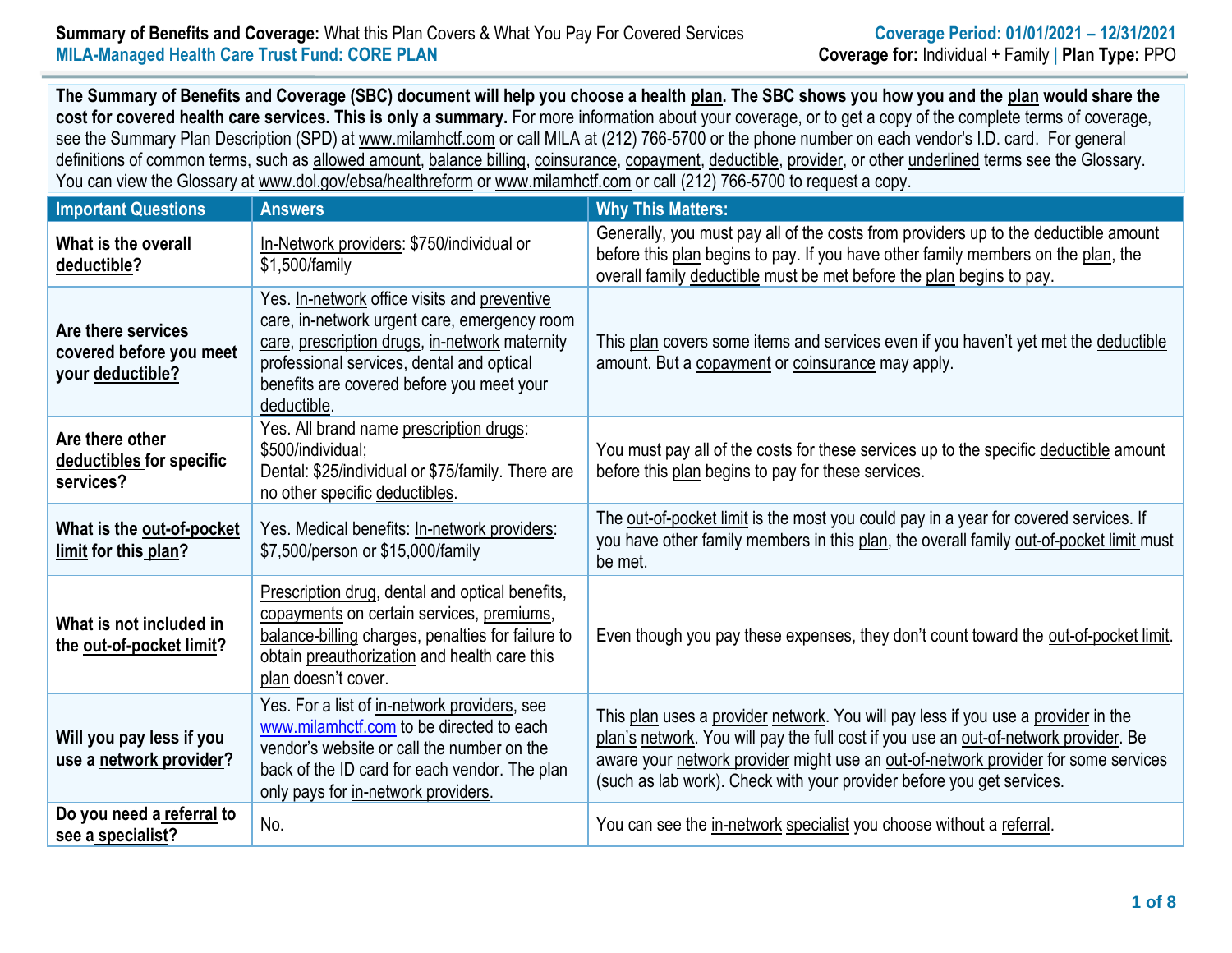All **[copayment](https://www.healthcare.gov/sbc-glossary/#copayment)** and **[coinsurance](https://www.healthcare.gov/sbc-glossary/#coinsurance)** costs shown in this chart are after your **[deductible](https://www.healthcare.gov/sbc-glossary/#deductible)** has been met, if a **[deductible](https://www.healthcare.gov/sbc-glossary/#deductible)** applies.

4

| <b>Common</b>                                                |                                                     | <b>What You Will Pay</b>                                                                                            |                                | <b>Limitations, Exceptions, &amp; Other Important</b>                                                                                                                                                                                                                                                                                                                                                            |
|--------------------------------------------------------------|-----------------------------------------------------|---------------------------------------------------------------------------------------------------------------------|--------------------------------|------------------------------------------------------------------------------------------------------------------------------------------------------------------------------------------------------------------------------------------------------------------------------------------------------------------------------------------------------------------------------------------------------------------|
| <b>Medical Event</b>                                         | <b>Services You May Need</b>                        | <b>Network Provider</b>                                                                                             | <b>Out-of-Network Provider</b> | <b>Information</b>                                                                                                                                                                                                                                                                                                                                                                                               |
|                                                              |                                                     | (You will pay the least)                                                                                            | (You will pay the most)        |                                                                                                                                                                                                                                                                                                                                                                                                                  |
|                                                              | Primary care visit to treat an<br>injury or illness | \$35 copay/visit;<br><b>CVS</b> "Minute Clinic" visits:<br>No charge;<br>Deductible does not apply                  | Not covered                    | <b>Primary Care Physician (PCP) includes</b><br>internist, family practitioner, pediatrician and<br>OB/GYN for primary care. "Minute clinic" visits<br>at CVS locations to treat minor illnesses and<br>injuries are covered with no copay.                                                                                                                                                                      |
| If you visit a health care<br>provider's office or<br>clinic | Specialist visit                                    | \$50 copay/visit; Deductible<br>does not apply                                                                      | Not covered                    | Chiropractic is limited to 60 visits per year.<br>Acupuncture is limited to \$80 maximum benefit<br>per visit. Specialists include cardiologist,<br>gastroenterologist, rheumatologist,<br>ophthalmologist, podiatrist, nutritionist,<br>acupuncturists, radiologist, etc. OB/GYN is<br>covered as specialist for illness-related care.<br>*See the Definition section of the Summary<br>Plan Description (SPD). |
|                                                              | Preventive care/screening/<br>immunization          | PCP - \$35 copay/visit;<br>Specialist - \$50 copay/visit;<br>Immunization - No charge;<br>Deductible does not apply | Not covered                    | Age and frequency limits apply. *See the<br>Preventive section of the Summary Plan<br>Description (SPD).                                                                                                                                                                                                                                                                                                         |
| If you have a test                                           | Diagnostic test (x-ray, blood<br>work)              | 40% coinsurance                                                                                                     | Not covered                    | No additional charge after office visit copay if<br>part of visit.                                                                                                                                                                                                                                                                                                                                               |
|                                                              | Imaging (CT/PET scans,<br>MRI <sub>s</sub> )        | 40% coinsurance                                                                                                     | Not covered                    | Failure to obtain preauthorization will result in<br>20% reduction in benefits. No additional<br>charge after office visit copay if part of visit.                                                                                                                                                                                                                                                               |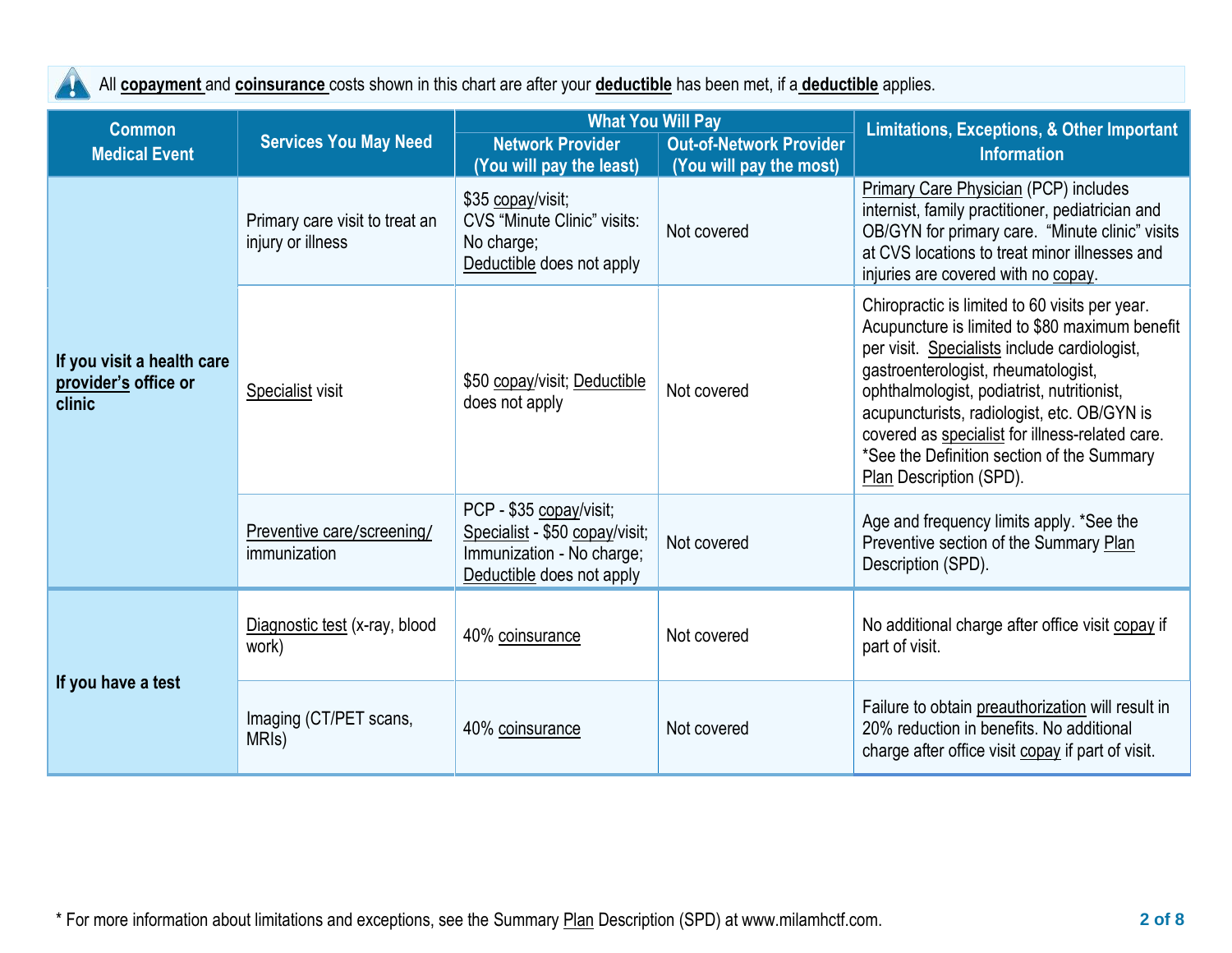| <b>Common</b>                                                                                                                                             |                              | <b>What You Will Pay</b>                                                       |                                                                                                                              | <b>Limitations, Exceptions, &amp; Other Important</b>                                                                                                                                                                                        |
|-----------------------------------------------------------------------------------------------------------------------------------------------------------|------------------------------|--------------------------------------------------------------------------------|------------------------------------------------------------------------------------------------------------------------------|----------------------------------------------------------------------------------------------------------------------------------------------------------------------------------------------------------------------------------------------|
| <b>Medical Event</b>                                                                                                                                      | <b>Services You May Need</b> | <b>Network Provider</b><br>(You will pay the least)                            | <b>Out-of-Network Provider</b><br>(You will pay the most)                                                                    | <b>Information</b>                                                                                                                                                                                                                           |
|                                                                                                                                                           | Generic drugs                | Retail: \$10<br>copay/prescription<br>Mail Order: \$20<br>copay/prescription   | Retail only: \$10<br>copay/prescription plus<br>additional cost for out-of-<br>network pharmacy; Mail<br>order: Not covered  | Overall deductible does not apply. Out-of-<br>network cost sharing does not count toward<br>out-of-pocket limit. All brand name drugs<br>subject to separate \$500 per individual<br>deductible. For brand name drugs with                   |
|                                                                                                                                                           | Preferred brand drugs        | Retail: \$20<br>copay/prescription;<br>Mail Order: \$50<br>copay/prescription  | Retail only: \$20 copay/<br>prescription plus<br>additional cost for out-of-<br>network pharmacy;<br>Mail order: Not covered | generic equivalent (multi-source drugs), you<br>will be responsible for copay and excess cost<br>of multi-source drug (e.g., difference between<br>the cost of the generic and the brand name<br>drug).                                      |
| If you need drugs to<br>treat your illness or<br>condition<br>More information about<br>prescription drug<br>coverage is available at<br>www.caremark.com | Non-preferred brand drugs    | Retail: \$50<br>copay/prescription;<br>Mail Order: \$125<br>copay/prescription | Retail only: \$50 copay/<br>prescription plus<br>additional cost for out-of-<br>network pharmacy;                            | Retail up to 30-day supply plus one refill. Mail<br>order up to 90-day supply; must be used after<br>one refill at retail. All maintenance drugs must<br>go through CVS mail order or the CVS<br>Maintenance Choice Program.                 |
|                                                                                                                                                           |                              |                                                                                |                                                                                                                              | Members age 18 and older can access<br>seasonal flu shots and other vaccinations<br>through any CVS/Caremark pharmacy location<br>as well as most other in-network pharmacies at<br>no cost.<br>Some medications require prior approval from |
|                                                                                                                                                           |                              |                                                                                |                                                                                                                              | Mail order: Not covered                                                                                                                                                                                                                      |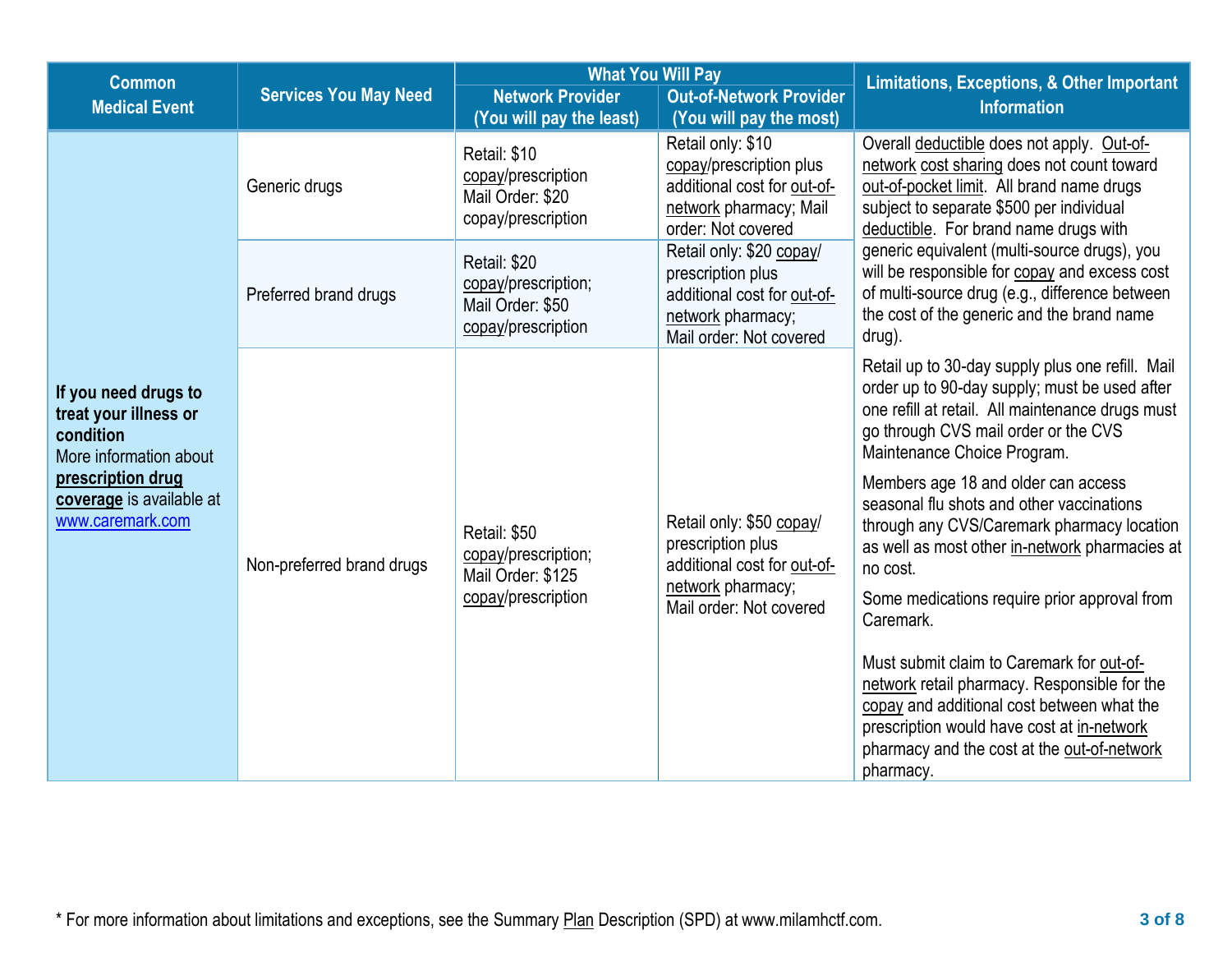| <b>Common</b>                              |                                                   | <b>What You Will Pay</b>                                                                                                                                                                                  |                                                                      | <b>Limitations, Exceptions, &amp; Other Important</b>                                                                                                                                                                                                                                                       |  |
|--------------------------------------------|---------------------------------------------------|-----------------------------------------------------------------------------------------------------------------------------------------------------------------------------------------------------------|----------------------------------------------------------------------|-------------------------------------------------------------------------------------------------------------------------------------------------------------------------------------------------------------------------------------------------------------------------------------------------------------|--|
| <b>Medical Event</b>                       | <b>Services You May Need</b>                      | <b>Network Provider</b>                                                                                                                                                                                   | <b>Out-of-Network Provider</b>                                       | <b>Information</b>                                                                                                                                                                                                                                                                                          |  |
|                                            | <b>Specialty drugs</b>                            | (You will pay the least)<br>Retail; Not covered;<br>Specialty Pharmacy only:<br>\$10 copay/prescription<br>Preferred brand:<br>\$20 copay/prescription<br>Non-preferred brand:<br>\$50 copay/prescription | (You will pay the most)<br>Not covered                               | Specialty drugs must go through CVS<br><b>Caremark Specialty Pharmacy.</b><br>No retail or out-of-network available.<br>Please call the number on the back of your I.D.<br>card for more information on Specialty Drugs<br>or see the Prescription Drug section of the<br>SPD*.                             |  |
|                                            | Facility fee (e.g., ambulatory<br>surgery center) | 40% coinsurance                                                                                                                                                                                           | Not covered                                                          | Includes outpatient surgery and non-surgery<br>facility charges.                                                                                                                                                                                                                                            |  |
| If you have outpatient<br>surgery          | Physician/surgeon fees                            | 40% coinsurance                                                                                                                                                                                           | Not covered                                                          | Failure to obtain preauthorization will result in<br>20% reduction in benefits for certain<br>surgeries/procedures. If multiple surgeries<br>performed during one operating session, 50%<br>reduction made to surgery of lesser charge.<br>*See the Surgery and Approving Your Care<br>sections of the SPD. |  |
|                                            | Emergency room care                               | If true emergency, \$75<br>copay/visit; Deductible<br>does not apply                                                                                                                                      | If true emergency, \$75<br>copay/visit; Deductible<br>does not apply | Emergency room coverage is only for valid<br>emergency. Copay waived if admitted within<br>24 hours. Professional/physician charges may<br>be billed separately.                                                                                                                                            |  |
| If you need immediate<br>medical attention | <b>Emergency medical</b><br>transportation        | 40% coinsurance                                                                                                                                                                                           | Not covered                                                          | Licensed ambulance to and from nearest<br>hospital, skilled nursing facility (SNF) or<br>hospice and from hospital to SNF. Must be<br>considered medically necessary to be covered.                                                                                                                         |  |
|                                            | Urgent care                                       | \$50 copay/visit; Deductible<br>does not apply                                                                                                                                                            | Not covered                                                          | Copay waived if admitted within 24 hours.                                                                                                                                                                                                                                                                   |  |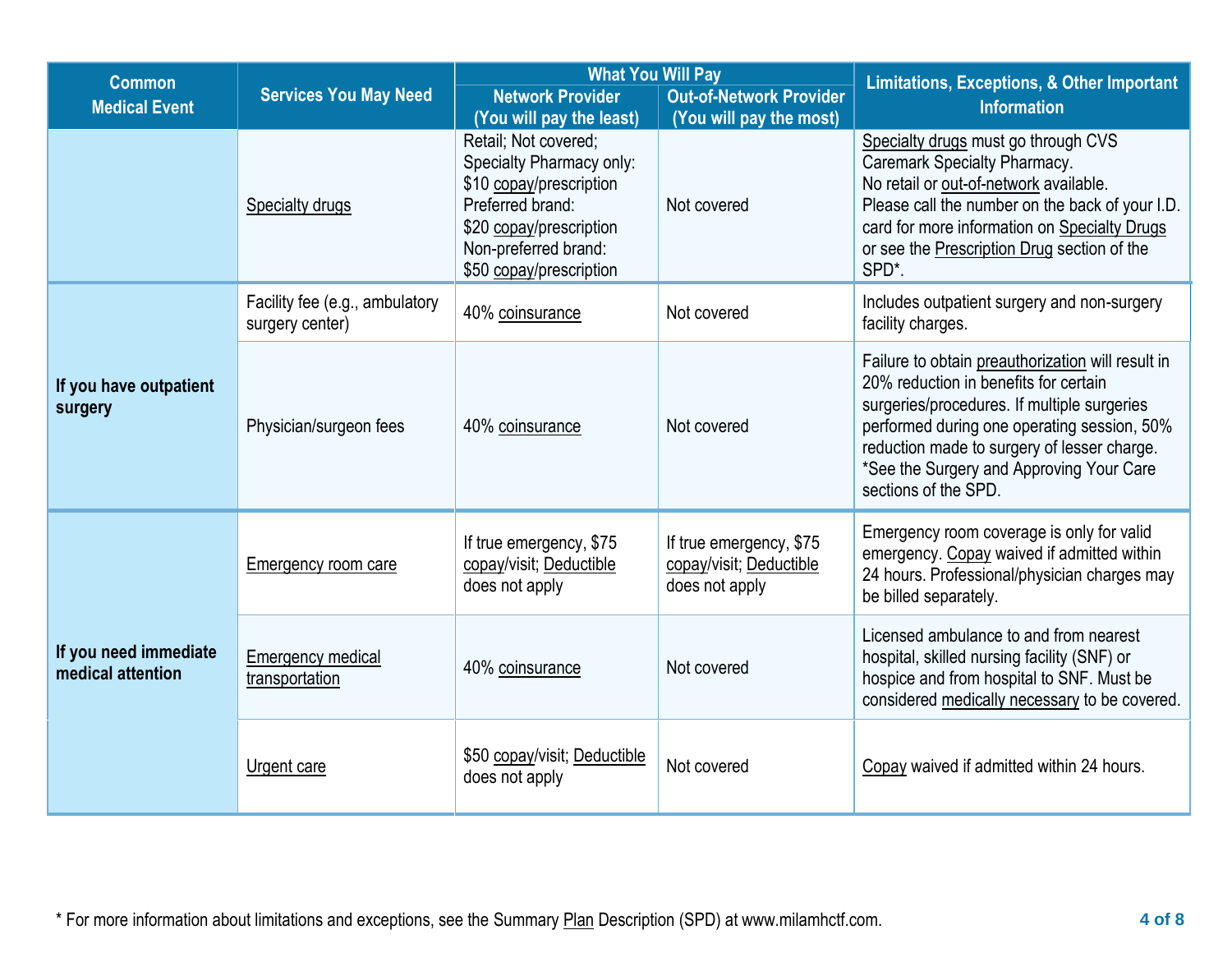| <b>Common</b>                            |                                              | <b>What You Will Pay</b>                                                                                         | Limitations, Exceptions, & Other Important |                                                                                                                                                                                                                                                                               |  |
|------------------------------------------|----------------------------------------------|------------------------------------------------------------------------------------------------------------------|--------------------------------------------|-------------------------------------------------------------------------------------------------------------------------------------------------------------------------------------------------------------------------------------------------------------------------------|--|
| <b>Medical Event</b>                     | <b>Services You May Need</b>                 | <b>Network Provider</b>                                                                                          | <b>Out-of-Network Provider</b>             | <b>Information</b>                                                                                                                                                                                                                                                            |  |
|                                          |                                              | (You will pay the least)                                                                                         | (You will pay the most)                    |                                                                                                                                                                                                                                                                               |  |
| If you have a hospital                   | Facility fee (e.g., hospital<br>room)        | \$500 copay/admission;<br>then 40% coinsurance                                                                   | Not covered                                | Failure to obtain preauthorization will result in<br>20% reduction in benefits. Limited to semi-<br>private room negotiated rate.                                                                                                                                             |  |
| stay                                     | Physician/surgeon fees                       | 40% coinsurance                                                                                                  | Not covered                                | 50% reduction of charges to the surgery of<br>lesser charge for multiple surgeries performed<br>during one operating session. *See the<br>Surgery and Approving Your Care sections of<br>the SPD.                                                                             |  |
| If you need mental<br>health, behavioral | Outpatient services                          | Office visits: \$35 copay/<br>visit, deductible does not<br>apply; Other outpatient<br>services: 40% coinsurance | Not covered                                | Includes individual, group and intensive<br>outpatient treatment. Failure to obtain<br>preauthorization for intensive outpatient<br>treatment will result in 20% reduction in<br>benefits *See the What is Covered under the<br>Behavioral Health Program section of the SPD. |  |
| health, or substance<br>abuse services   | Inpatient services                           | \$500 copay/admission;<br>then 40% coinsurance                                                                   | Not covered                                | Failure to obtain preauthorization will result in<br>20% reduction in benefits. Limited to semi-<br>private room negotiated rate. *See the What is<br>Covered under the Behavioral Health Program<br>section of the SPD.                                                      |  |
| If you are pregnant                      | Office visits                                | \$35 copay/initial visit; no<br>charge for subsequent<br>visits; Deductible does not<br>apply                    | Not covered                                | Copay only applies to first visit to confirm<br>pregnancy. Maternity care may include tests<br>and services described somewhere else in the<br>SBC (i.e., ultrasound). Depending on the<br>service, a copayment, coinsurance or<br>deductible may apply.                      |  |
|                                          | Childbirth/delivery<br>professional services | No charge; Deductible<br>does not apply                                                                          | Not covered                                | None.                                                                                                                                                                                                                                                                         |  |
|                                          | Childbirth/delivery facility<br>services     | \$500 copay/admission;<br>then 40% coinsurance                                                                   | Not covered                                | Includes inpatient hospital and birthing center.                                                                                                                                                                                                                              |  |

\* For more information about limitations and exceptions, see the Summary Plan Description (SPD) at www.milamhctf.com. **5 of 8**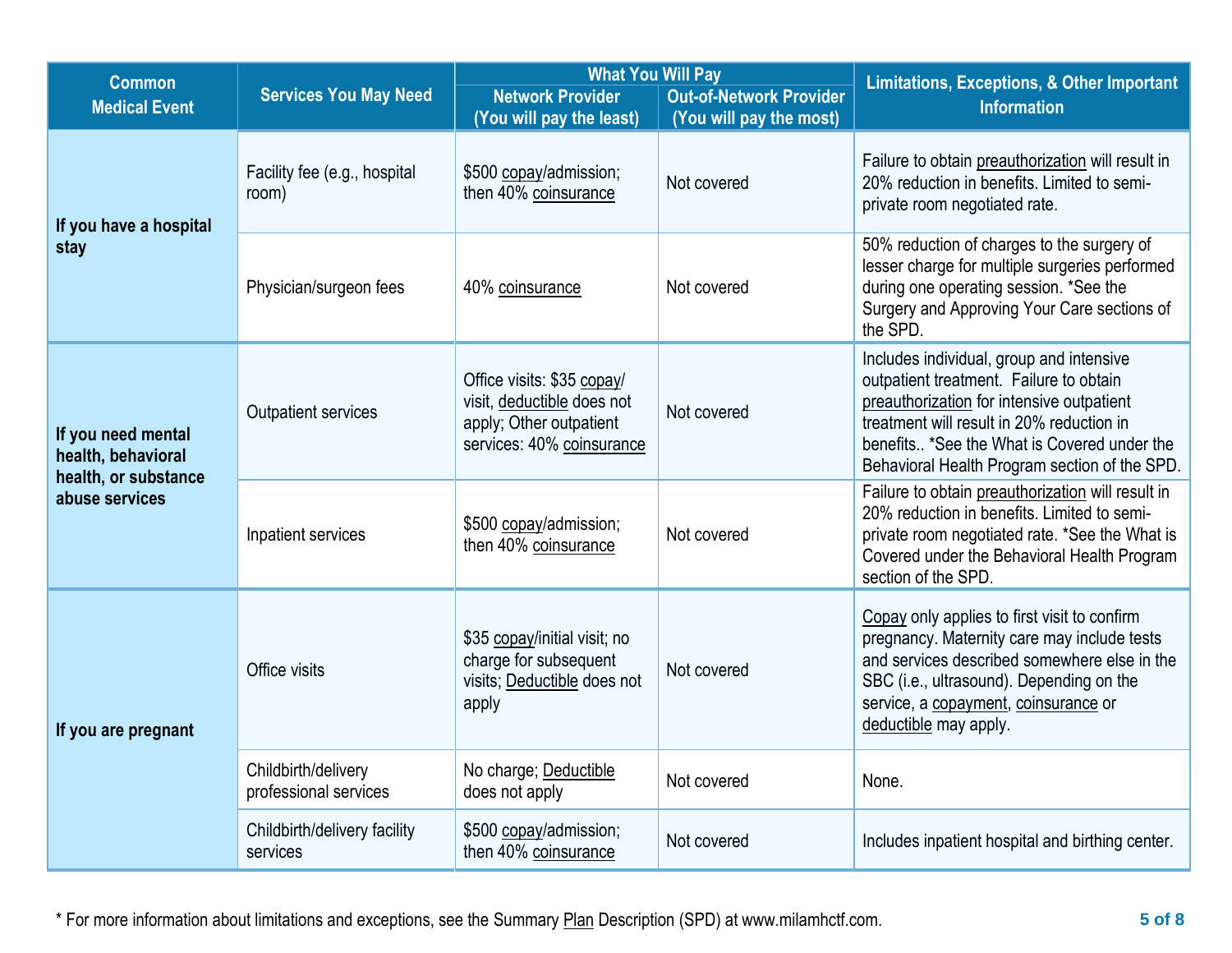| <b>Common</b>                                                                                                                                                                         |                              | <b>What You Will Pay</b>                                                                                                                        |                                                                                                                  | <b>Limitations, Exceptions, &amp; Other Important</b>                                                                                                                                                                                                                                         |  |
|---------------------------------------------------------------------------------------------------------------------------------------------------------------------------------------|------------------------------|-------------------------------------------------------------------------------------------------------------------------------------------------|------------------------------------------------------------------------------------------------------------------|-----------------------------------------------------------------------------------------------------------------------------------------------------------------------------------------------------------------------------------------------------------------------------------------------|--|
| <b>Medical Event</b>                                                                                                                                                                  | <b>Services You May Need</b> | <b>Network Provider</b>                                                                                                                         | <b>Out-of-Network Provider</b>                                                                                   | <b>Information</b>                                                                                                                                                                                                                                                                            |  |
|                                                                                                                                                                                       |                              | (You will pay the least)                                                                                                                        | (You will pay the most)                                                                                          |                                                                                                                                                                                                                                                                                               |  |
| Home health care<br><b>Rehabilitation services</b><br>If you need help<br>recovering or have<br>other special health<br><b>Habilitation services</b><br>needs<br>Skilled nursing care |                              | 40% coinsurance                                                                                                                                 | Not covered                                                                                                      | 120 days maximum/calendar year. 4 hours = 1<br>visit. Failure to obtain preauthorization will<br>result in 20% reduction in benefits.                                                                                                                                                         |  |
|                                                                                                                                                                                       |                              | Inpatient: \$500<br>copay/admission, then<br>40% coinsurance;<br>Outpatient: \$50 copay/visit;<br>Deductible does not apply<br>to office visits | Not covered                                                                                                      | Inpatient skilled nursing facility, rehabilitation<br>and sub-acute facility limited to combined total<br>of 100 days/year.<br>Short-term outpatient rehab limited to<br>combined total of 60 visits/year.<br>Failure to obtain preauthorization will result in<br>20% reduction in benefits. |  |
|                                                                                                                                                                                       |                              | Not covered                                                                                                                                     | Not covered                                                                                                      | You must pay 100% of these expenses even<br>in-network.                                                                                                                                                                                                                                       |  |
|                                                                                                                                                                                       |                              | Inpatient: \$500<br>copay/admission, then<br>40% coinsurance                                                                                    | Not covered                                                                                                      | Inpatient skilled nursing facility, rehabilitation<br>and sub-acute facility limited to combined total<br>of 100 days/year.<br>Failure to obtain preauthorization will result in<br>20% reduction in benefits.                                                                                |  |
|                                                                                                                                                                                       | Durable medical equipment    | 40% coinsurance                                                                                                                                 | Not covered                                                                                                      | Limited to approved equipment.                                                                                                                                                                                                                                                                |  |
|                                                                                                                                                                                       | Hospice services             | 40% coinsurance                                                                                                                                 | Not covered                                                                                                      | Failure to obtain preauthorization will result in<br>20% reduction in benefits. Maximum 180<br>days/lifetime.                                                                                                                                                                                 |  |
|                                                                                                                                                                                       | Children's eye exam          | \$10 copay/exam                                                                                                                                 | Balances over \$30 Plan<br>allowance                                                                             | One exam/12 months (with dilation and                                                                                                                                                                                                                                                         |  |
| If your child needs<br>dental or eye care                                                                                                                                             | Children's glasses           | \$15 copay/frames and \$10<br>copay/lenses plus 80% of<br>balance over \$100 Plan<br>allowance                                                  | Frames: Balances over<br>\$40 Plan allowance;<br>Lenses: Balances over<br>\$25 (single vision) Plan<br>allowance | refraction as necessary).<br>Frames - one/every 24 months; lenses -<br>one/every 12 months. Vision benefits<br>separately administered by EyeMed.                                                                                                                                             |  |
|                                                                                                                                                                                       | Children's dental check-up   | No Charge separate dental<br>deductible does not apply.                                                                                         | Balances over allowed<br>amount                                                                                  | Limit 2/year. For out-of-network providers, you<br>are responsible for difference between allowed<br>amount and out-of-network dentist charges.<br>Dental benefits separately administered by<br>Aetna.                                                                                       |  |

\* For more information about limitations and exceptions, see the Summary Plan Description (SPD) at www.milamhctf.com. **6 of 8**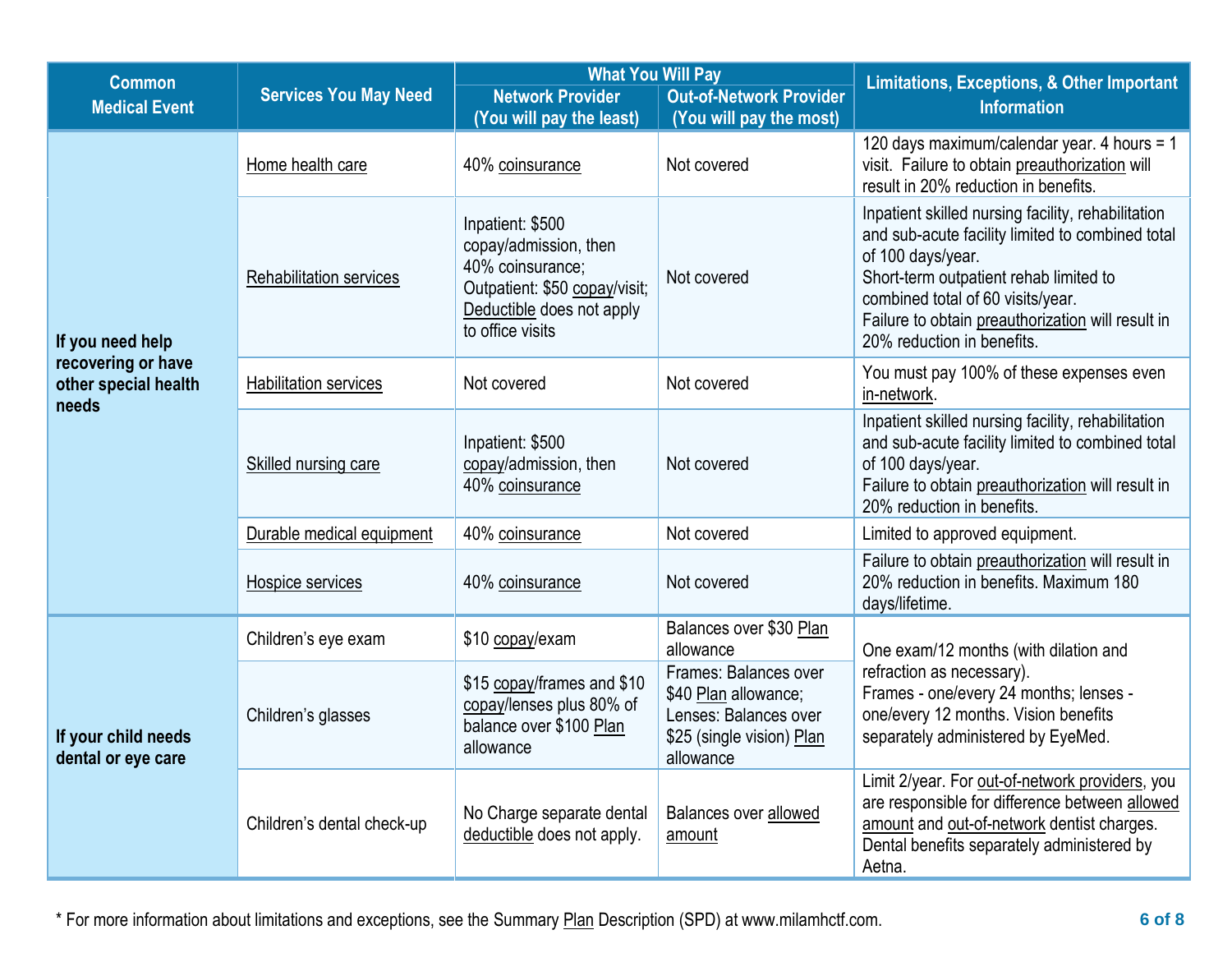# **Excluded Services & Other Covered Services:**

| Services Your Plan Generally Does NOT Cover (Check your policy or plan document for more information and a list of any other excluded services.)                                                                                                                                                       |  |                                                                                                                                                                                                                                                                                                                            |  |                                                                                                                                                                                                                                                                                                                                             |  |
|--------------------------------------------------------------------------------------------------------------------------------------------------------------------------------------------------------------------------------------------------------------------------------------------------------|--|----------------------------------------------------------------------------------------------------------------------------------------------------------------------------------------------------------------------------------------------------------------------------------------------------------------------------|--|---------------------------------------------------------------------------------------------------------------------------------------------------------------------------------------------------------------------------------------------------------------------------------------------------------------------------------------------|--|
| Cosmetic surgery (except for accidental injury or<br>congenital abnormality of dependent child)                                                                                                                                                                                                        |  | <b>Habilitation services</b><br>Long-term care                                                                                                                                                                                                                                                                             |  | Weight loss programs (discounts available<br>through Cigna Healthy Rewards Program)                                                                                                                                                                                                                                                         |  |
| Other Covered Services (Limitations may apply to these services. This isn't a complete list. Please see your plan document.)                                                                                                                                                                           |  |                                                                                                                                                                                                                                                                                                                            |  |                                                                                                                                                                                                                                                                                                                                             |  |
| Acupuncture (all conditions incl. acupressure to<br>max of \$80/visit, in-network only)<br>Bariatric surgery (if medically necessary)<br>Chiropractic care (excludes massage therapy;<br>maximum of 60 visits/year)<br>Dental care (Adult) (\$2,500 max/year; \$1,500<br>lifetime maximum orthodontia) |  | Hearing aids (Maximum \$1,500 per ear once<br>every 3 years to total of \$3,000 every 3 years)<br>Infertility treatment (Cigna Medical Centers of<br>Excellence only; \$30,000 max/lifetime medical;<br>\$10,000 max/lifetime drugs)<br>Non-emergency care when traveling outside the<br>U.S. (limited to residents of US) |  | Private-duty nursing (outpatient, 70 visits/year;<br>one visit = 4 hours; inpatient not covered)<br>Routine eye care (Adult) (exams one/12 mos.,<br>frames one/24 mos., lenses one/12 mos.)<br>Routine foot care (Only covered in connection<br>with treatment for metabolic or peripheral<br>vascular disease or neurological conditions.) |  |

Your Rights to Continue Coverage: There are agencies that can help if you want to continue your coverage after it ends. The contact information for those agencies is: the U.S. Department of Labor, Employee Benefits Security Administration at 1-866-444-EBSA (3272) or www.dol.gov/ebsa/healthreform. Other coverage options may be available to you too, including buying individual insurance coverage through the Health Insurance [Marketplace.](https://www.healthcare.gov/sbc-glossary/#marketplace) For more information about the [Marketplace,](https://www.healthcare.gov/sbc-glossary/#marketplace) visit [www.HealthCare.gov](http://www.healthcare.gov/) or call 1-800-318-2596.

Your Grievance and Appeals Rights: There are agencies that can help if you have a complaint against your [plan](https://www.healthcare.gov/sbc-glossary/#plan) for a denial of [a claim.](https://www.healthcare.gov/sbc-glossary/#claim) This complaint is called a [grievance](https://www.healthcare.gov/sbc-glossary/#grievance) or [appeal.](https://www.healthcare.gov/sbc-glossary/#appeal) For more information about your rights, look at the explanation of benefits you will receive for that medical [claim.](https://www.healthcare.gov/sbc-glossary/#claim) Your [plan](https://www.healthcare.gov/sbc-glossary/#plan) documents also provide complete information on how to submit a [claim,](https://www.healthcare.gov/sbc-glossary/#claim) [appeal,](https://www.healthcare.gov/sbc-glossary/#appeal) or a [grievance](https://www.healthcare.gov/sbc-glossary/#grievance) for any reason to your [plan.](https://www.healthcare.gov/sbc-glossary/#plan) For more information about your rights, this notice, or assistance, contact: the Plan at MILA Managed Healthcare Trust Fund, 111 Broadway, Suite 502, New York, NY 10006-1901; Phone (212) 766-5700. You may also contact the Department of Labor's Employee Benefits Security Administration at 1-866-444-EBSA (3272) or www.dol.gov/ebsa/healthreform.

## **Does this plan provide Minimum Essential Coverage? Yes**

[Minimum Essential Coverage](https://www.healthcare.gov/sbc-glossary/#minimum-essential-coverage) generally includes plans, health insurance available through the Marketplace or other individual market policies, Medicare, Medicaid, CHIP, TRICARE, and certain other coverage. If you are eligible for certain types of [Minimum Essential Coverage,](https://www.healthcare.gov/sbc-glossary/#minimum-essential-coverage) you may not be eligible for the premium tax credit.

**Does this plan meet the Minimum Value Standards? Yes**

If your [plan](https://www.healthcare.gov/sbc-glossary/#plan) doesn't meet the [Minimum Value Standards,](https://www.healthcare.gov/sbc-glossary/#minimum-value-standard) you may be eligible for a [premium tax credit](https://www.healthcare.gov/sbc-glossary/#premium-tax-credits) to help you pay for a [plan](https://www.healthcare.gov/sbc-glossary/#plan) through the [Marketplace.](https://www.healthcare.gov/sbc-glossary/#marketplace)

## **Language Access Services:**

Spanish (Español): Para obtener asistencia en Español, llame al 1-212-766-5700.

Tagalog (Tagalog): Kung kailangan ninyo ang tulong sa Tagalog tumawag sa -1-212-766-5700.

Chinese (中文): 如果需要中文的帮助, 请拨打这个号码 -1-212-766-5700.

Navajo (Dine): Dinek'ehgo shika at'ohwol ninisingo, kwiijigo holne' 1--212-766-5700.

––––––––––––––––––––––*To see examples of how this plan might cover costs for a sample medical situation, see the next section.–––––––––––*–––––––––––

\* For more information about limitations and exceptions, see the Summary Plan Description (SPD) at www.milamhctf.com. **7 of 8**